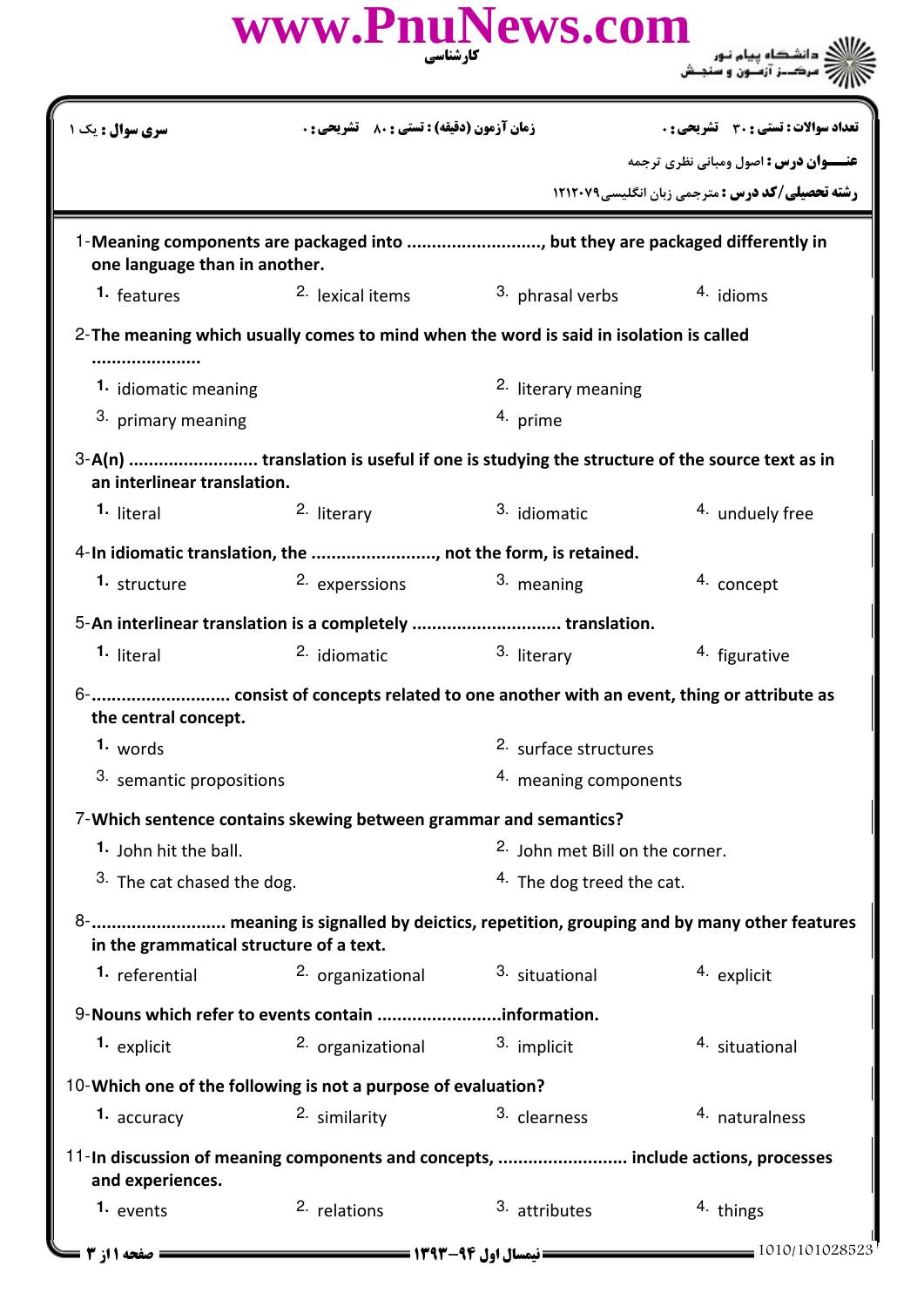|                                              |                                                                      | www.PnuNews.com<br>کار شناسی                                                                                                                                                         |                                                        |
|----------------------------------------------|----------------------------------------------------------------------|--------------------------------------------------------------------------------------------------------------------------------------------------------------------------------------|--------------------------------------------------------|
| <b>سری سوال :</b> یک ۱                       | <b>زمان آزمون (دقیقه) : تستی : 80 ٪ تشریحی : 0</b>                   |                                                                                                                                                                                      | تعداد سوالات : تستى : 30 ٪ تشريحي : 0                  |
|                                              |                                                                      |                                                                                                                                                                                      | <b>عنــوان درس :</b> اصول ومبانی نظری ترجمه            |
|                                              |                                                                      |                                                                                                                                                                                      | <b>رشته تحصیلی/کد درس :</b> مترجمی زبان انگلیسی1۲۱۲۰۷۹ |
| different words which are more specific.     |                                                                      | 12-The  term is a class word, the meaning of which is also found in two or more                                                                                                      |                                                        |
| 1. specific                                  | 2. generic                                                           | 3. skewing                                                                                                                                                                           | 4. cognate                                             |
| 13-Which word is more specific?              |                                                                      |                                                                                                                                                                                      |                                                        |
| 1. flower                                    | $2.$ tree                                                            | $3.$ grass                                                                                                                                                                           | $4.$ palm                                              |
|                                              |                                                                      | 14-The relationship between the central component and the contrastive concepts is always that of                                                                                     |                                                        |
| 1. delimitation                              | 2. substitution                                                      | 3. reciprocity                                                                                                                                                                       | 4. obligatoriness                                      |
|                                              |                                                                      | 15-senses are based on associative relations with the primary sense.                                                                                                                 |                                                        |
| 1. specific                                  | <sup>2.</sup> literal                                                | 3. figurative                                                                                                                                                                        | <sup>4</sup> generic                                   |
| and which function as a unit semantically.   |                                                                      |                                                                                                                                                                                      |                                                        |
| 1. phrases                                   | <sup>2.</sup> idioms                                                 | 3. metaphors                                                                                                                                                                         | 4. metonymies                                          |
| as if it were a literal description.         |                                                                      | 17-A  is a figure of speech in which more is said than the writer intended the<br>reader to understand. The exaggeration is deliberately used for effect and is not to be understood |                                                        |
| 1. figurative sense $2.$ synecdoche          |                                                                      | 3. metonymy                                                                                                                                                                          | 4. hyperbole                                           |
|                                              |                                                                      |                                                                                                                                                                                      |                                                        |
|                                              | 1. the speaker is included in the first person plural form           |                                                                                                                                                                                      |                                                        |
|                                              | <sup>2.</sup> the hearer is included in the first person plural form |                                                                                                                                                                                      |                                                        |
|                                              | 3. the speaker is included in the second person plural form          |                                                                                                                                                                                      |                                                        |
|                                              | 4. the hearer is included in the second person plural form           |                                                                                                                                                                                      |                                                        |
| person and with direct address.              |                                                                      | 19-In , inanimate or abstract things are treated as persons, but in the second                                                                                                       |                                                        |
| 1. synecdoche                                | 2. hyperbole                                                         | 3. personification                                                                                                                                                                   | 4. apostrophe                                          |
| 20-Which word has a connotation of intimacy? |                                                                      |                                                                                                                                                                                      |                                                        |
| 1. father                                    | $2.$ daddy                                                           | $3.$ old man                                                                                                                                                                         | 4. sibling                                             |
|                                              |                                                                      | 21-A list of all the words with which a word may occur is called its                                                                                                                 |                                                        |
| 1. collocational range                       |                                                                      | <sup>2.</sup> collocational clash                                                                                                                                                    |                                                        |
| <sup>3</sup> collocational restriction       |                                                                      | 4. concordance                                                                                                                                                                       |                                                        |
|                                              |                                                                      |                                                                                                                                                                                      |                                                        |